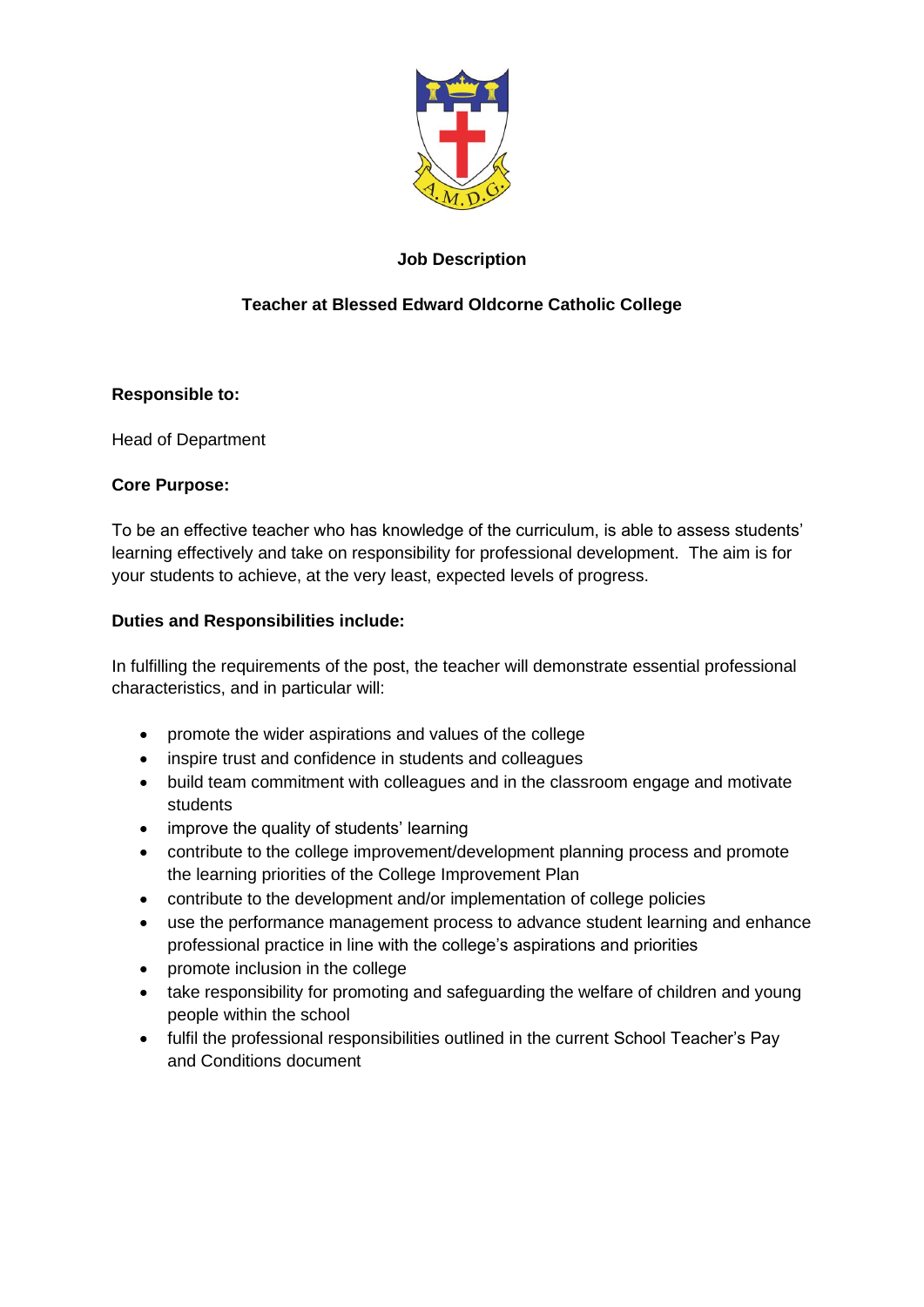## **Areas of Responsibility and Key Tasks**

## Planning, Teaching and Class Management

Teach allocated students by planning and delivering lessons which achieve progression of learning through:

- understanding and applying effective classroom management strategies
- understanding and applying a range of teaching strategies
- positively targeting and supporting individual learning needs by making the required adjustments to ensure that all students can access the curriculum
- working closely with learning support mentors to ensure all reasonable adjustments are being made for students
- maintaining high levels of behaviour and discipline
- effectively using homework and other extra-curricular learning opportunities
- demonstrating appropriate consistent progress for all students across all spectrums of background, ability and behaviour; and that compares favourably with students in similar settings

## **Monitoring, Assessment, Recording, Reporting**

- use performance data to evaluate students' progress and set appropriate targets for improvement
- use assessment to inform planning and teaching
- report on progress to parents and other colleagues
- take a register for each lesson

## **Care, Support and Guidance Duties**

- be a Form Tutor to an assigned group of students
- promote the general progress and well-being of individual students and of the Tutor Group as a whole
- liaise with the Heads of Year to ensure the implementation of the college's support systems
- register students, accompany them to assemblies and worship, encourage their full attendance at all lessons and their participation in other aspects of college life
- contribute to the preparation of reports
- alert appropriate staff to problems experienced by students and make recommendations as to how these may be resolved
- communicate, as appropriate, with parents of students and persons or bodies outside the college concerned with the welfare of individual students, after consultation with appropriate staff
- contribute to the college PSHE programme as appropriate.

## **Other Professional Requirements**

- have a working knowledge of teachers' professional duties and legal liabilities
- operate at all times within the stated policies and practices of the college
- maintain an up to date knowledge of good practice in teaching techniques
- know subject(s) or specialism(s) to enable effective teaching
- take account of wider curriculum developments
- play an active role in curriculum development in relevant subject areas